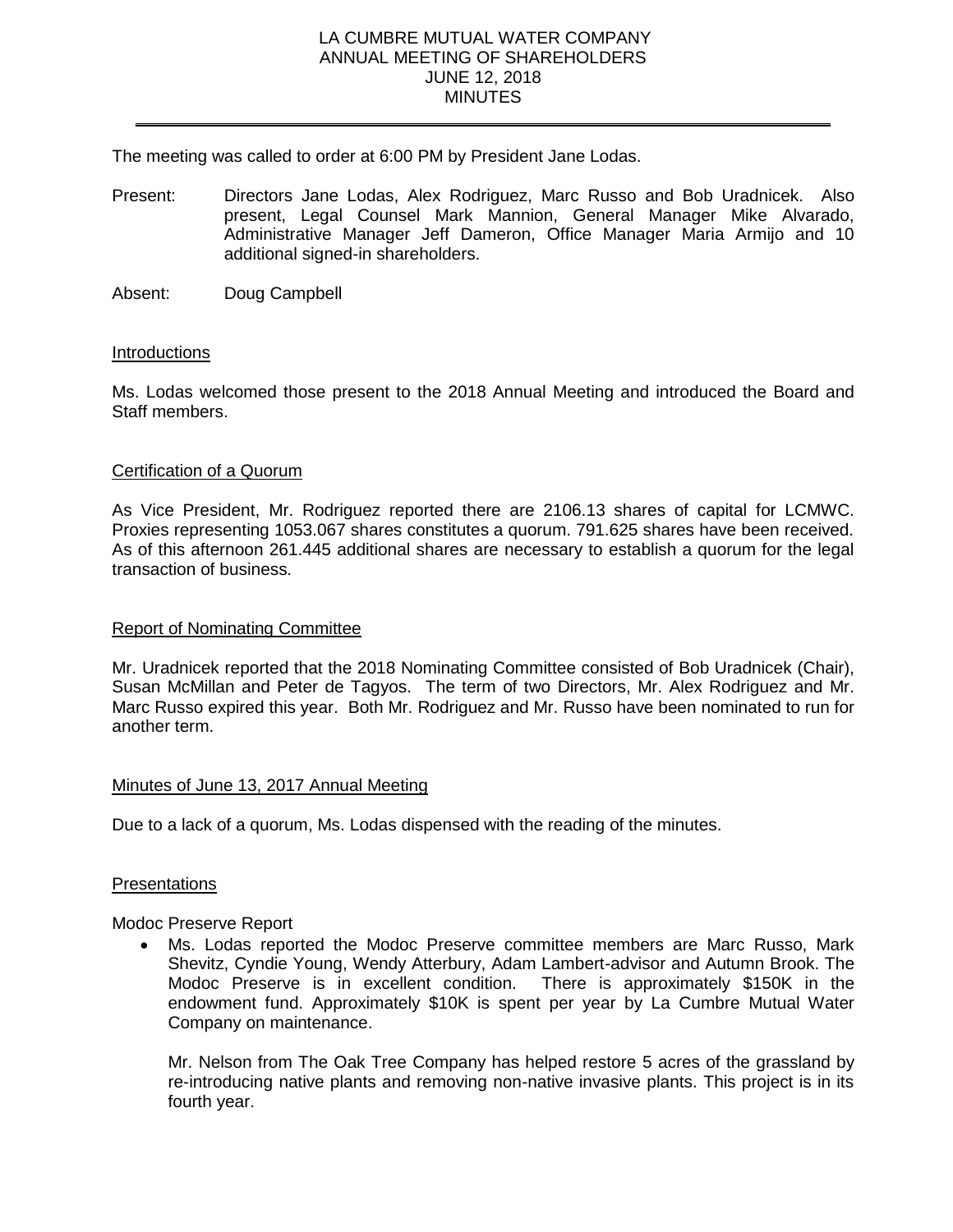The County of Santa Barbara sent out a request for proposals for protection of biological habitats. Mr. Adam Lambert (ecologist with UCSB) submitted a restoration project with the County and the Modoc Preserve was tentatively granted \$67K. The objective of the proposed three-year project (2017-2020) is to reduce invasive plant cover and improve existing wetland habitat by planting native plant species to increase the structural complexity, diversity and food resources.

General Manager's Annual Report

- Mr. Dameron reported the total of voting ballots received to date is 55% yes votes for the \$40 million amendment and 52% yes votes for the 20% proxy amendment. A third letter will be mailed out along with the Customer Consumer Report.
- As a means to be prepared and informed LCMWC has started a text service. This service will be used to broadcast emergency alerts. LCMWC is also building an email list for faster communication.
- Mr. Alvarado reported the California Department of Water Resources (CDWR) determines the annual State Water allocation. The water allocation amount is based on the levels of rain and snow pack in the Sierra Nevada Mountains, hydrologic conditions and water supply demands. This year LCMWC is expected to receive 35% of its 1100 AF entitlement.
- LCMWC Well #16 can pump up to 300 AF per year on a 5-year running average from the Foothill basin. The well casing has developed holes, exposing gravel packs and producing sand. After further study of the well, it has been determined that a new well is needed. Possible new locations for the well include the Modoc Preserve or the U-Haul facility (both properties owned by LCMWC).
- Fixed payments to the State are made whether State Water is delivered or not. The 2017 fixed payment to the State was approximately \$1.5M. Treatment and delivery cost for State water was approximately \$290K in 2017.
- LCMWC has installed 1141 smart meters out of 1490 total meters. The meter replacement program in Hope Ranch is complete. Currently working to replace the rest of the meters in the Annex. With the software, LCMWC (as well as the homeowners) can monitor water usage daily as well as set alerts for leaks. Since August 2015, 1214 customers have been notified of leaks.
- In the event the rain fall total is low (upcoming winter), staff looked into various ways to help prepare for future droughts such as completing the smart meter program. And the rehabilitation of Well 10A which was once a high water producer. LCMWC has also been negotiating a recycled water contract with the City of Santa Barbara to deliver reclaimed water to La Cumbre Country Club which would free up 100 AF/year of potable water.
- Distribution staff maintains 41 miles of water main lines. In recent months, LCMWC has experienced several main line breaks. Some steel pipes date back to the early 1920's ranging in size from 2" to 16". There are 790 shut off valves. Many of the valves are stuck or hard to operate making a complete water shut down extremely difficult. A valve exercise program is being implemented.

Mr. Uradnicek left the meeting at 7:32 pm.